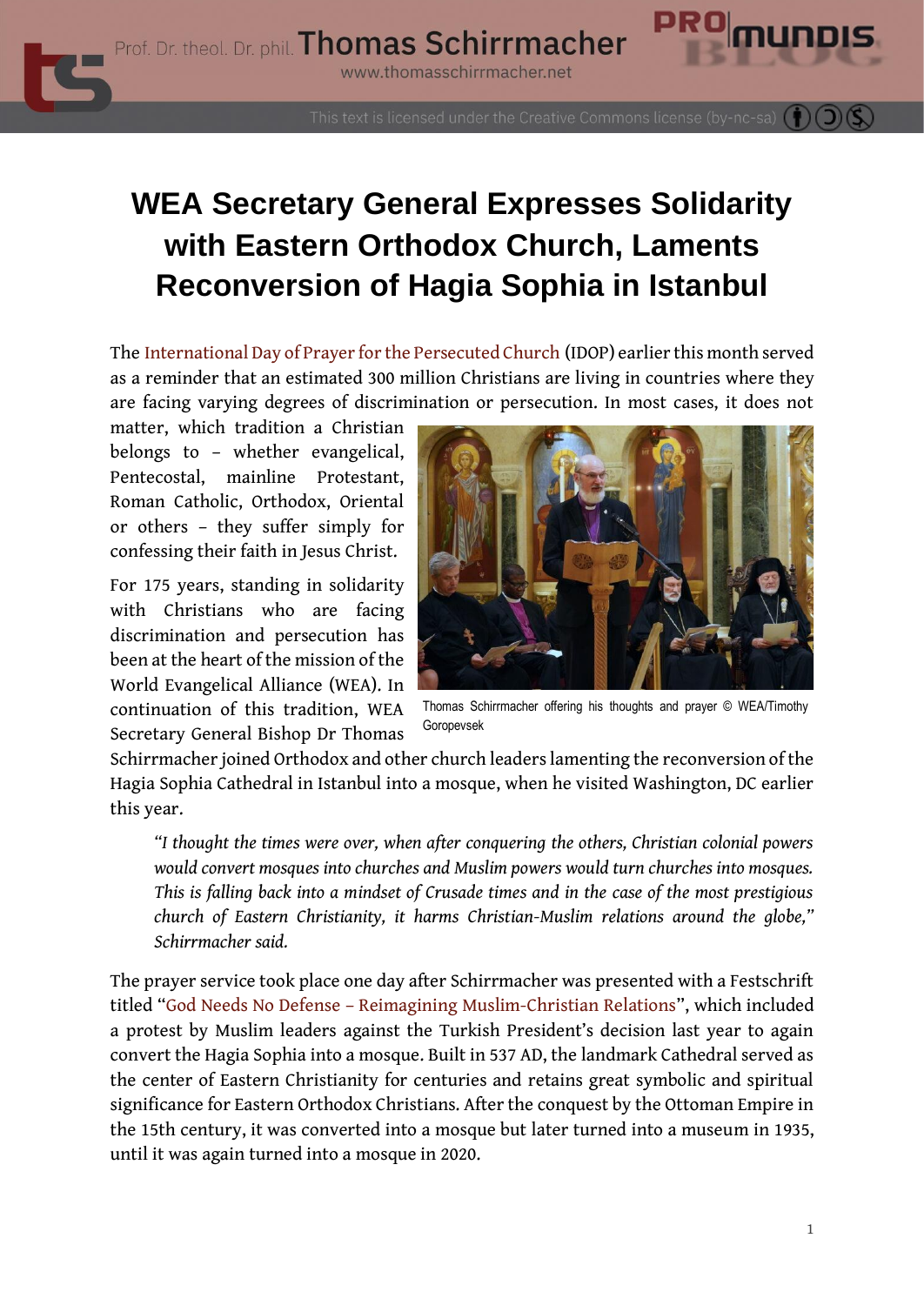Prof. Dr. theol. Dr. phil. Thomas Schirrmacher

www.thomasschirrmacher.net

This text is licensed under the Creative Commons license (by-nc-sa)

The service, co-organized by the Greek Orthodox Archdiocese of America and In Defense of Christians, was held symbolically on the one-year anniversary of the reconversion at the Saint Sophia Greek Orthodox Cathedral in Washington that was named after the Hagia Sophia in Istanbul. It was attended by a variety of Christian leaders from the US and around the world.

## **Growing Collaboration Between Evangelical and Orthodox Churches on Issues of Common Concern**

While evangelicals and Eastern Orthodox churches have differences in theology and tradition, there has been increasing dialogue and collaboration on issues of mutual concern. In his recent address to the UN's COP26 Climate Conference, Schirrmacher

highlighted the critical role that Eastern Orthodox Patriarch Bartholomew I. of Constantinople played already thirty years ago in beginning to mobilize Christians from all backgrounds to address climate change and caring for the environment. He was a pioneer in emphasizing that it is not only a political or scientific issue, instead it is above all an issue of faith. His efforts opened many doors for evangelical and other Christians to become involved in creation care.

And in 2018, churches from all different traditions in Turkey together published a book titled "[Christianity: Fundamental Teachings](https://www.thomasschirrmacher.net/blog/wea-welcomes-book-christianity-by-all-churches-in-turkey/)" that introduces the essentials of Christian faith to non-Christians. At the book launch, Schirrmacher commended their efforts as exemplary and said:



Bartholomew I. of Constantinople with Bishop Thomas **Schirrmacher** 

*"All the churches together have presented 100 pages, about our God, our Saviour, our faith, the Church and Christian morals, on which we all agree."*

He went on to emphasize that

*"this is not to downplay theological differences. There is a need for serious theological debate. For Christians, unity follows from the truth, not from cheap compromises. Speaking for Protestants, meaningful unity includes studying more thoroughly the rich inheritance of the older and historic churches. I am glad that in the last decades, Protestants and Evangelicals have started to study the church fathers in depth and to publish their works, with the 29 thick volumes of the Ancient Christian Commentary on Scripture being the most visible example. As the World Evangelical Alliance, we are doing much in defense of our discriminated brothers*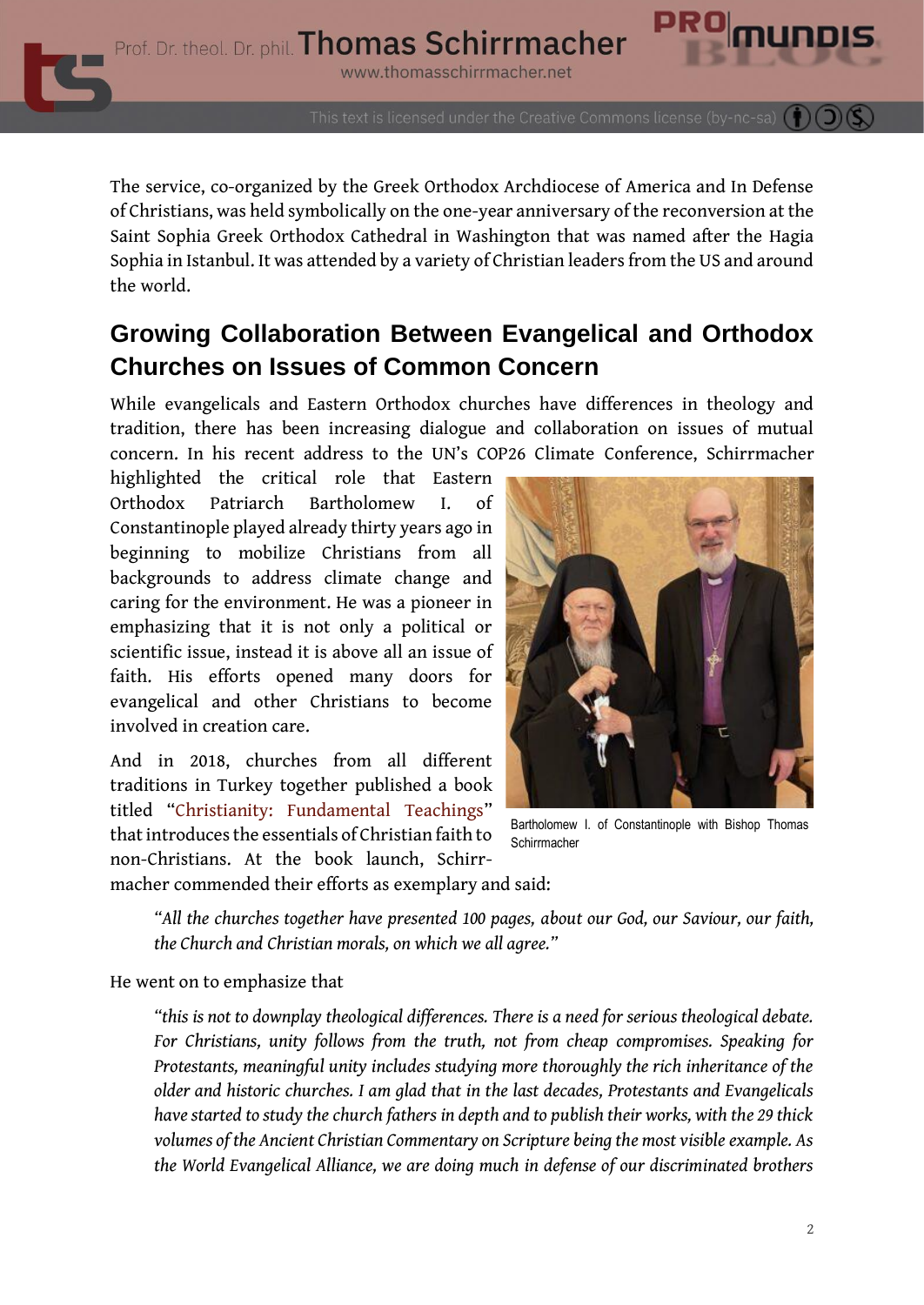Prof. Dr. theol. Dr. phil. Thomas Schirrmacher

www.thomasschirrmacher.net

This text is licensed under the Creative Commons license (by-nc-sa)

*and sisters of the Orthodox Church and the seven Oriental churches. Along the way, we are learning a lot from them."*

#### **Service Attendance**

The service gathered an exceptionally high number of Archbishops of orthodox and oriental churches in the USA. The service was presided by Archbishop Elpidophoros, Exarch and Head of the Greek Orthodox Archdiocese of America. Other participants were



Joint prayer © WEA/Timothy Goropevsek

- Archbishop Joseph of New York and Metropolitan of North America of the Antioch Orthodox Church;
- Archbishop Dionysius John Kawak, Patriarchal Vicar of the Archdiocese of the Eastern USA of the Syriac-Orthodox Church;
- Archbishop Anoushavan Tanielian, Archbishop of America and prelate of the Eastern Prelacy of the Armenian Apostolic Church;
- Bishop Irinej (Dobrijevic), Bishop of Eastern America, The Serbian Orthodox Church;
- Archbishop Vicken Aikazian, Ecumenical Director and Diocesan Legate of the Eastern Diocese of the Armenian Apostolic Church of America.

Visitors from abroad included a delegation from the World Evangelical Alliance headed up by the Secretary General, Thomas Schirrmacher. It included Brian Stiller, Global Ambassador, Thomas K. Johnson, the Special Envoy to the Vatican, and Timothy Goropevsek, Chief Communications Officer. And as a special guest, HRH Prince Gharios El Chemor joined the WEA delegation.

The co-organizer In Defense of Christians (IDC) is the leading USadvocacy organization for Christians



(left to right): Metropolitan Joseph, Archbishop Elpidophoros, Archbishop Dionysius John Kawak and Archbishop Anoushavan Tanielian © WEA/Timothy Goropevsek

and religious minorities in the Middle East and Africa.